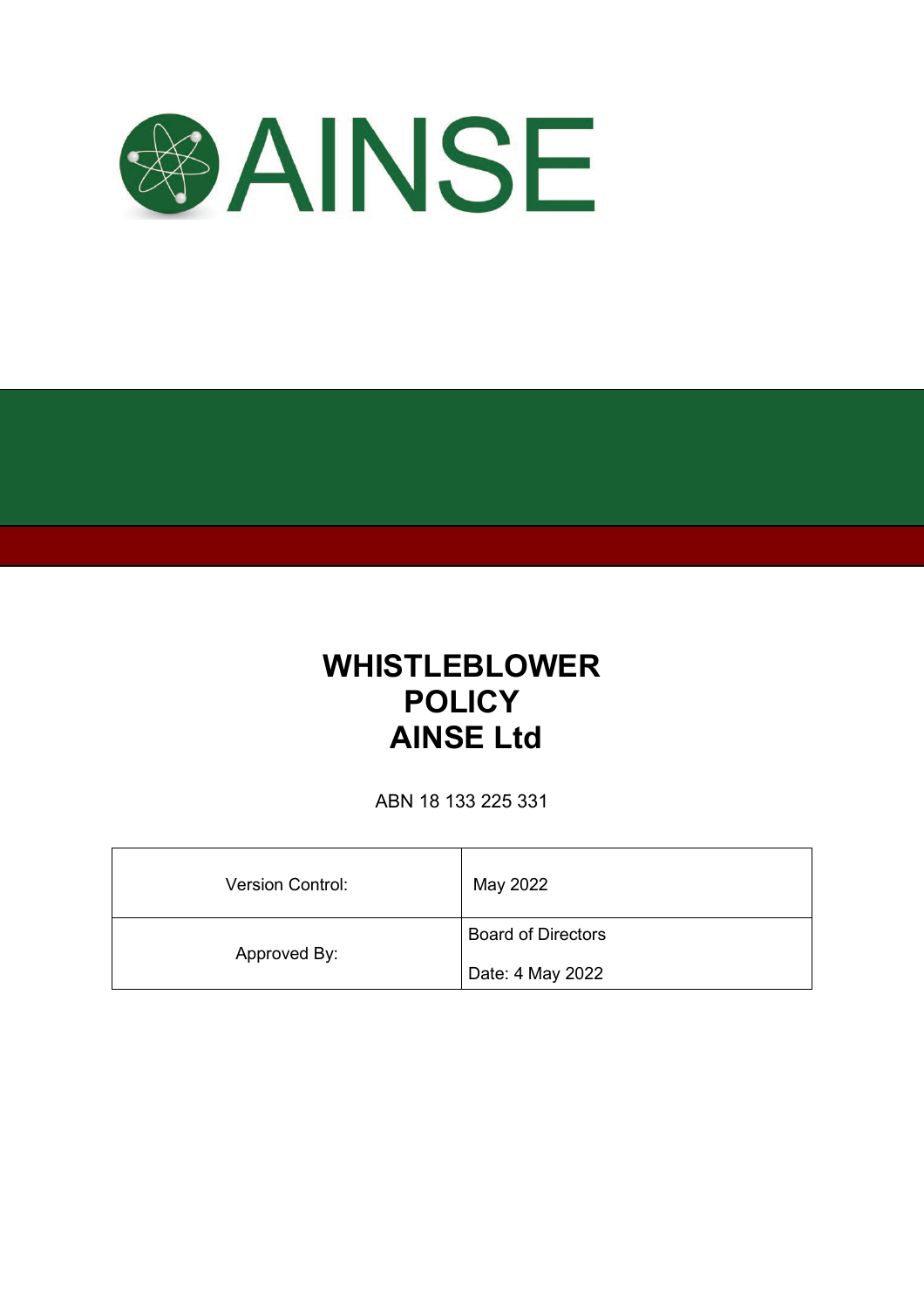

## **1. OVERVIEW**

Employees and others associated with AINSE are supported in raising concerns about unethical, illegal or improper conduct. AINSE is committed to supporting such reporting, and not obstructing anyone fulfilling that duty. AINSE supports a culture in which public interest disclosures are encouraged.

AINSE requires employees and officers of the Company (including but not limited to Directors and Committee members) to observe high standards of business and personal ethics in the conduct of their AINSE duties and responsibilities. Honesty and integrity must be practiced when fulfilling responsibilities and compliance with all applicable laws and regulations.

AINSE encourages any person to contact a Compliance Officer if they have information that may be considered a whistleblowing disclosure.

## **2. REPORTING RESPONSIBILITY**

This Whistleblower Policy encourages and enables employees and officers of the Company (including but not limited to Directors and Committee members) to raise concerns so that AINSE can address and correct inappropriate conduct and actions.

It is the responsibility of all employees and officers of the Company (including but not limited to Directors and Committee members) to report allegations about violations of law or regulations that govern AINSE's operations.

Under the Whistleblower protection legislation, an eligible Whistleblower can be someone who is or was:

- An officer or employee of the Company (including but not limited to Directors and Committee members);
- An individual or an employee of a person that supplies services or goods to the entity (including volunteers);
- An individual who is an associate of the Company;
- A relative or dependant of any of the above, or a dependant of the spouse of any of the above; or
- An individual prescribed by regulations as being an eligible Whistleblower.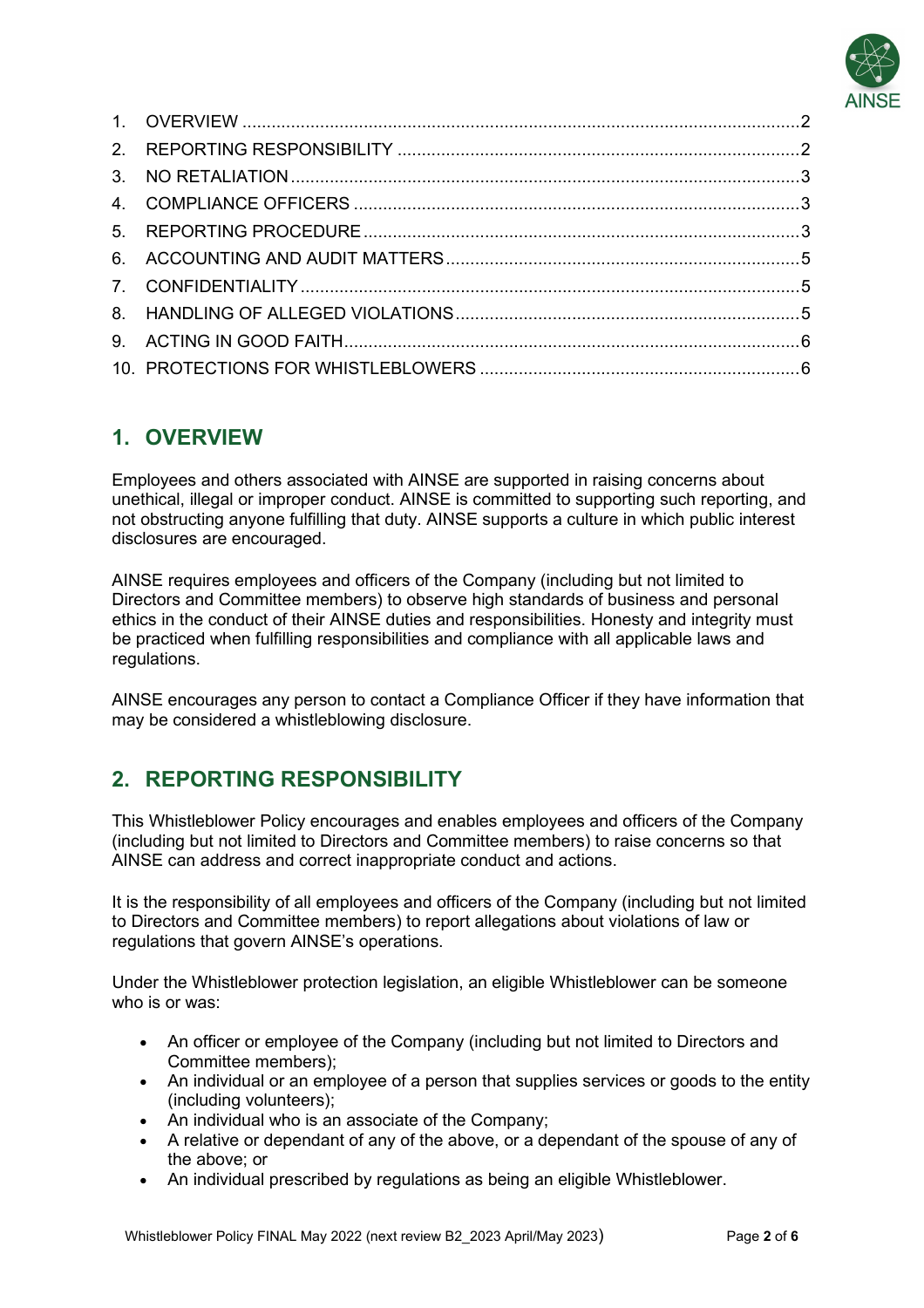

An eligible Whistleblower can remain anonymous and still qualify for protection.

## **3. NO RETALIATION**

It is contrary to the values of AINSE for anyone to retaliate against any individual who, in good faith, reports an allegation of a misconduct, or an alleged violation of law, such as discrimination, fraud or violation of any regulation governing the operations of AINSE. Bullying and harassment of any kind will not be tolerated against any individual, and this also applies to Whistleblowers.

An employee or officer of the Company (including but not limited to Directors and Committee members), who retaliates against someone who has reported an allegation in good faith, will be investigated and reported at Board level, with actions determined at Board level.

## **4. COMPLIANCE OFFICERS**

The AINSE Compliance Officers for Whistleblower disclosures (Managing Director, President, and authorised Independent Director) are responsible for ensuring that any report of misconduct is investigated and given the opportunity for resolution. If the information is deemed an eligible disclosure, this disclosure will be escalated to the AINSE Board. The Compliance Officer involved will advise the Board of all reports and their resolution and will report to the Board on compliance activity related to this Whistleblower policy.

AINSE Managing Director Email: [privacy@ainse.edu.au](mailto:privacy@ainse.edu.au) Phone: +61 2 9717 3388

AINSE President and AINSE authorised Independent Director <https://www.ainse.edu.au/mission/>

All reports of misconduct will be assessed even if they fall outside of the Whistleblower eligibility. Preliminary inquiries and an initial assessment will be made within 28 days and the AINSE Board notified if the disclosure needs to escalate to Board level as an eligible disclosure.

### **5. REPORTING PROCEDURE**

AINSE has an open-door policy and suggests that employees and officers of the Company (including but not limited to Directors and Committee members) share their questions and concerns with their immediate Manager. If employees are not comfortable speaking with their immediate Manager or are not satisfied with the response, they are encouraged to speak with the Managing Director or President. In the case of a Whistleblowing disclosure there are Compliance Officers (listed in Section 4 of this policy) who are authorised to receive such a disclosure.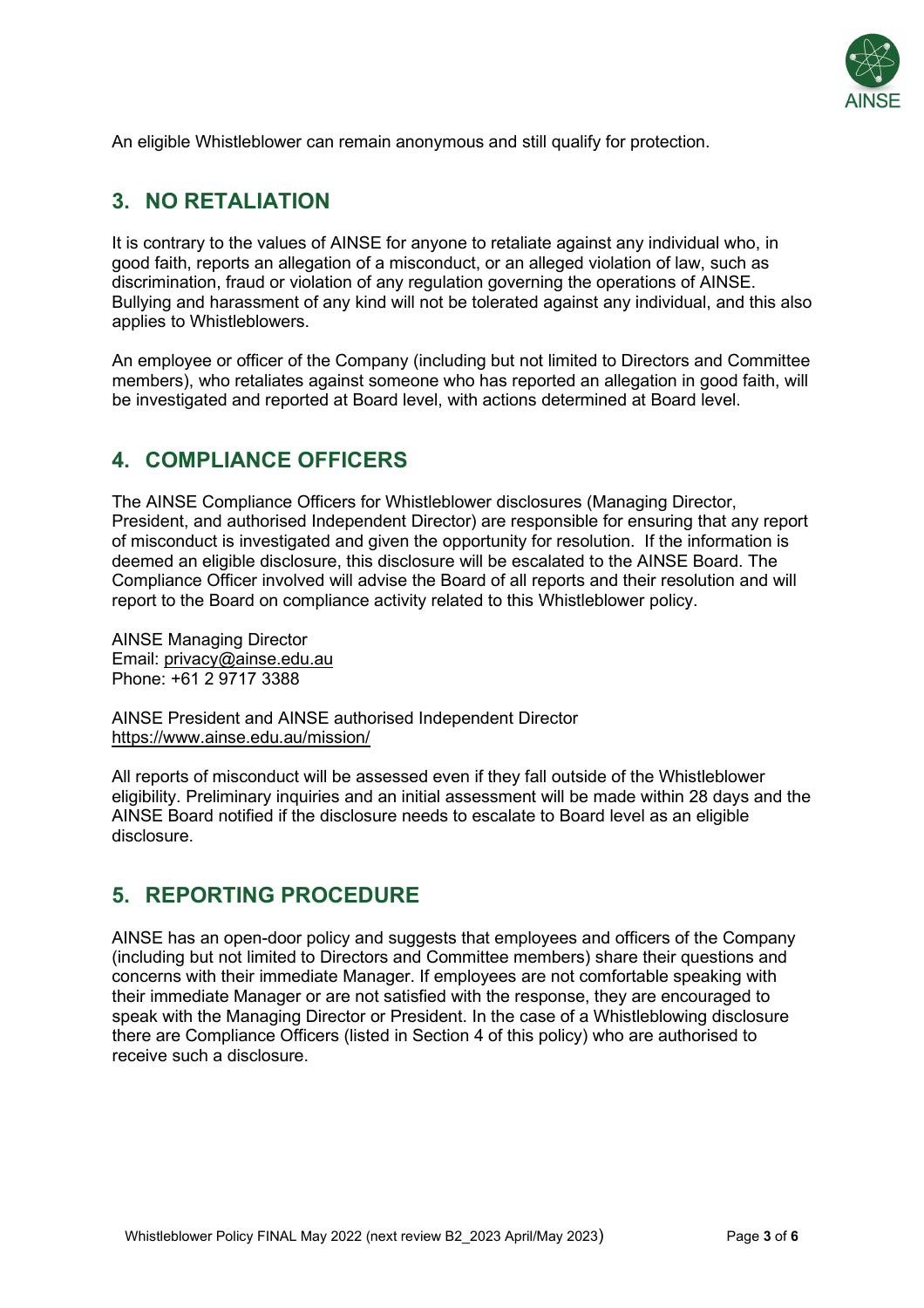

#### **Who is authorised to receive a Whistleblowing disclosure?**

AINSE Compliance Officers are eligible to receive Whistleblowing disclosures. Any other Director may also receive disclosures, and in that event the Director must notify a Compliance Officer of the nature and content of the disclosure.

Types of disclosures are presented below but are not limited to this listing, such as:

- Illegal conduct (e.g., theft, dealing in/use of illicit drugs);
- Violence/threatened violence;
- Criminal activities;
- Offering or accepting a bribe;
- Financial irregularities;
- Failure to comply with or breach of legal or regulatory requirements;
- Unethical behaviour;
- Unsafe behaviour; and
- A matter that would have serious implications for AINSE.

In the case of a Whistleblower approaching a Compliance Officer, the Compliance Officer will seek consent to disclose this information in order to act. The Whistleblower can be kept anonymous or use a pseudonym with this disclosure process. The Compliance Officer is obligated to maintain full confidentiality in this process to protect the Whistleblower.

The below steps are recommended for a Whistleblowing disclosure which can be made by email, phone, or letter. However, Whistleblowing disclosure can be made to any of the Compliance Officers.

| Who is involved in the disclosure?                                                                | Who to contact to record a Whistle-<br>blowing disclosure?                                                                                                                                                               |
|---------------------------------------------------------------------------------------------------|--------------------------------------------------------------------------------------------------------------------------------------------------------------------------------------------------------------------------|
| If the information does not involve the<br>Managing Director.                                     | Report to the Managing Director.<br>The Managing Director to investigate and<br>escalate to the AINSE Board if the<br>Whistleblowing information does fall under<br>a report eligible as a Whistleblowing<br>disclosure. |
| If the information involves the Managing<br>Director but does not involve the AINSE<br>President. | Report to the AINSE President directly.<br>The AINSE President to report to the Board<br>if the Whistleblowing information does fall<br>under a report eligible as a Whistleblowing<br>disclosure.                       |
| If the information involves the Managing<br>Director and the AINSE President.                     | Report to the authorised AINSE<br>Independent Director. The Director to report<br>to the Board if the Whistleblowing<br>information does fall under a report eligible<br>as a Whistleblowing disclosure.                 |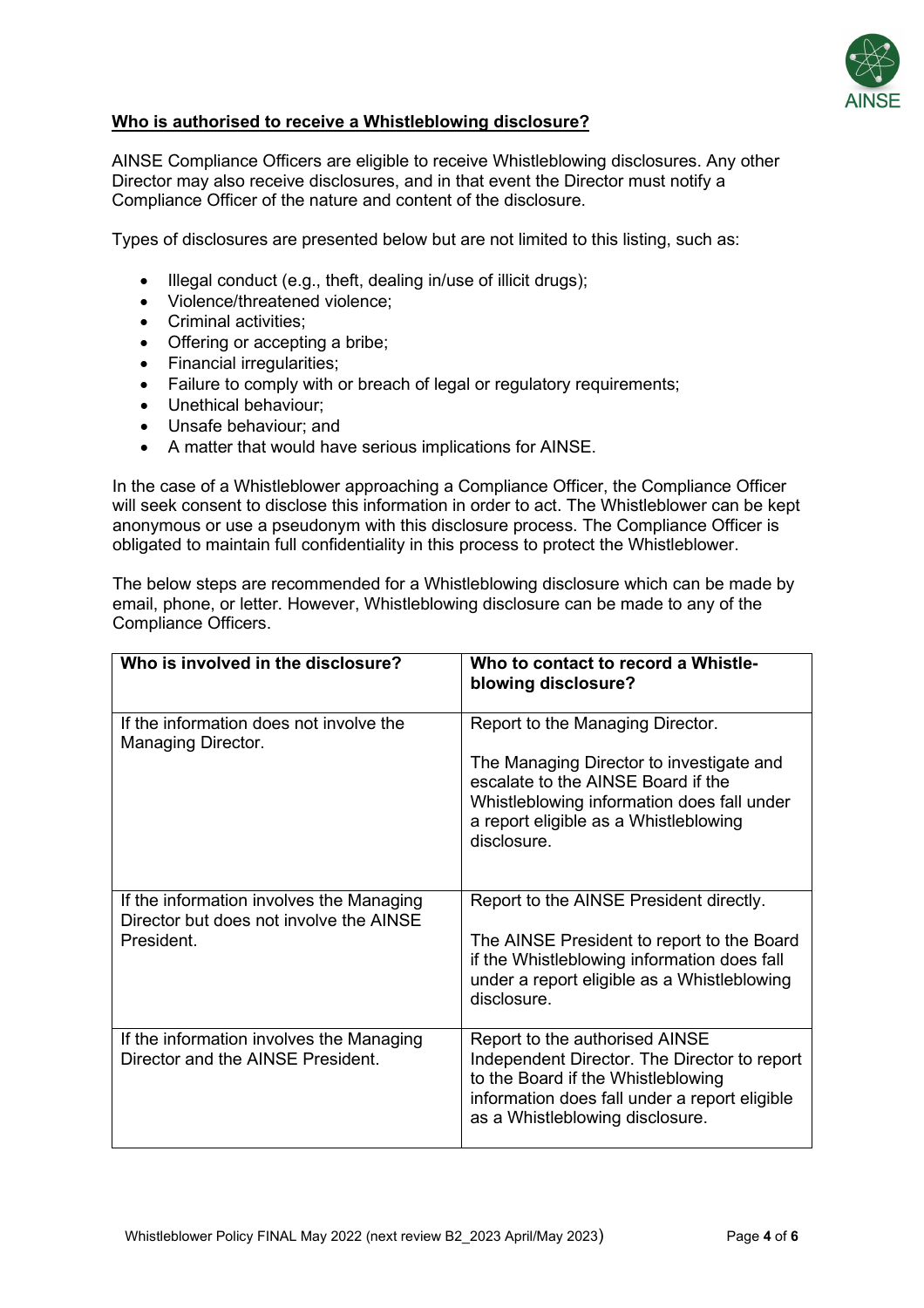

Managers are required to report allegations or concerns about suspected ethical and legal violations to AINSE's authorised Compliance Officers.

#### **Other parties eligible for Whistleblower reporting include:**

- The Company Auditor;
- Australian Taxation Office (ATO), for taxation matters; and
- Australian Securities & Investments Commission (ASIC), as listed in Section 10 of this policy.

ASIC prefers to receive Whistleblower information via an online form [available](https://asic.gov.au/report-misconduct) at: [asic.gov.au/report-misconduct.](https://asic.gov.au/report-misconduct)

## **6. ACCOUNTING AND AUDIT MATTERS**

The Compliance Officer involved shall immediately notify the Board of any allegations or concerns regarding corporate accounting practices, internal controls or auditing, and work with the Board until the matter is resolved.

## **7. CONFIDENTIALITY**

Allegations of possible violations may be submitted on a confidential basis by the complainant. Allegations of violations or suspected violations will be kept confidential to the extent possible, consistent with the need to conduct an adequate investigation. Any reports will be treated with respect, fairness, and transparency.

## **8. HANDLING OF ALLEGED VIOLATIONS**

The Director involved will contact the person who submitted the disclosure and acknowledge receipt of the alleged violation. All reports will be promptly investigated, and appropriate corrective action will be taken if warranted by the investigation.

The investigation process will be conducted promptly in a manner that is procedurally fair, confidential, without bias, and reported to the AINSE Board. AINSE's actions may include:

- an explanation provided in relation to the disclosure;
- resolution by speaking to one or more parties;
- the disclosure is recorded, and the situation monitored going forward;
- a decision is made to investigate further (internally or externally);
- the disclosure may need to be referred to an external agency, regulator, or authority; or
- any combination of activities listed above.

AINSE Compliance Officers will treat a Whistleblower with respect and will ensure fair treatment to ensure the person's concerns are accurately recorded and investigated in no more than 28 days.

In the event of an eligible disclosure, the AINSE Board will need to determine the action to undertake for the disclosure. This action may require seeking assistance from external authorities as determined by the Board. An Extraordinary Board Meeting or Circular